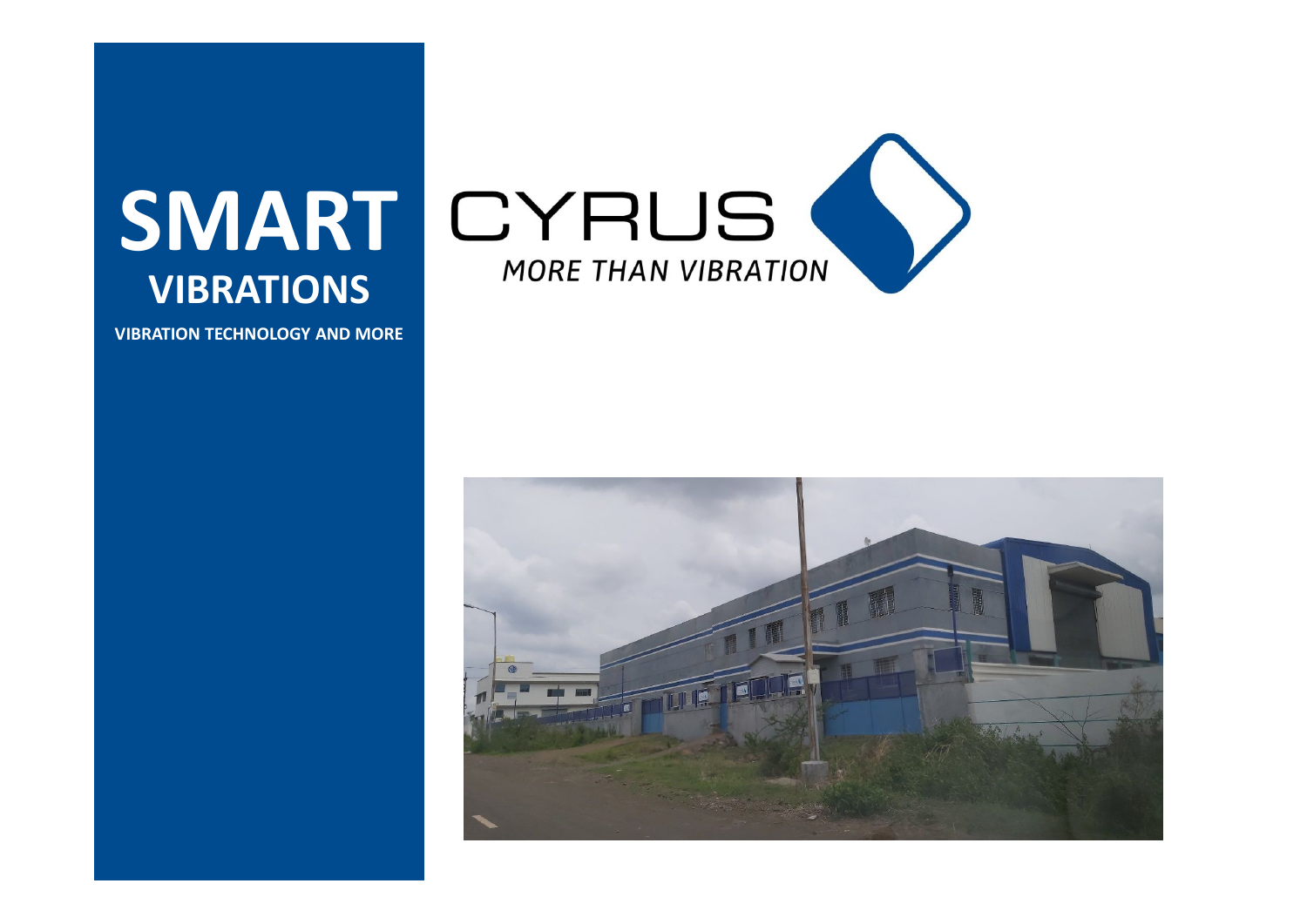**CYRUS Vibration Machines India Private Limited Address: A - 6/1, Phase – II, Chakan Industrial Area Village: Khalumbre, Khed, Pune - 410 501, Maharastra, INDIA** 



**PLAN** $\blacksquare$ 

**LAYOUT** CYRLI

MORE THAN VIBRATION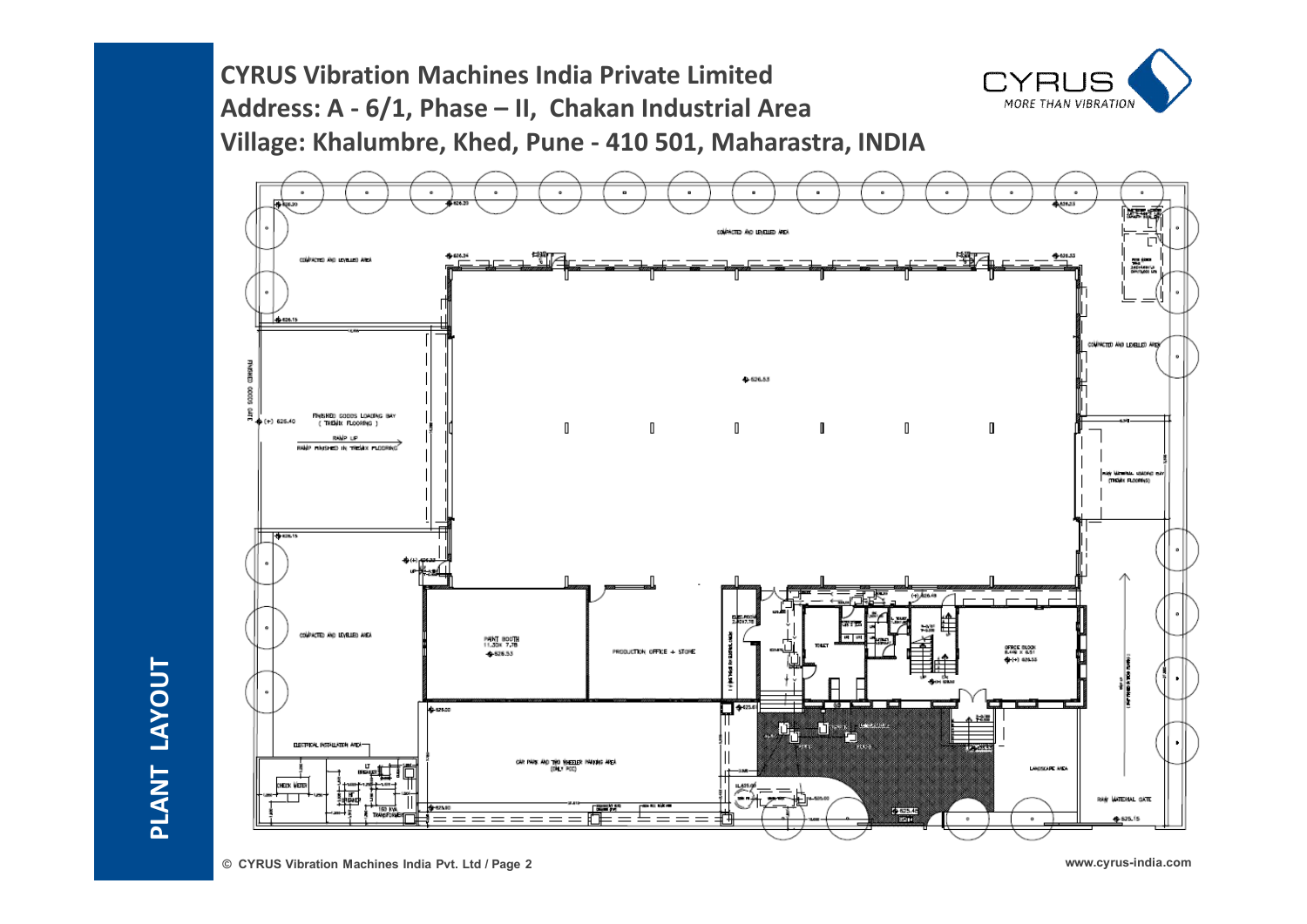## **CYRUS Vibration Machines India Private Limited**



### **Office**

## **Manufacturing**

# **Equipment**

- Team of 12 permanent employees
- Office building with 140 m² on each of both floors
- Experienced and permanent manufacturing team since 11 years
- Shopfloor 970 m<sup>2</sup> in two bays + 90 m<sup>2</sup> paint boot + 90 m<sup>2</sup> store
- Generator backup on site for uninterruped manufacturing
- 1 x 10 t Overhead crane in bay 1, 2 x 5 t Overhead cranes in bay 2
- 1 x Plasma Machine 2,8m x 10m
- 1 x Hand Torch Plasma Machine
- 7 x CO2 MIG Welding Machines 500 A
- 1 x Electrod ARC Welding Machine 400 A
- 3 x Angle grinder 7"
- 6 x Angle grinder 5"
- 1 x Cutter machine 14"
- 1 x Hand gas cutter
- 1 x Tool Grinder
- 2 x Magnetic Drilling Machines
- 1 x Radial Drilling Machine
- 2 x Air Compressors 5HP
- 1 x Digital Varnier, 1 x Varnier
- 2 x Pneumatic nutrunner (air), 2 x Torque spanner

**© CYRUS Vibration Machines India Pvt. Ltd / Page 3 www.cyrus-india.com**